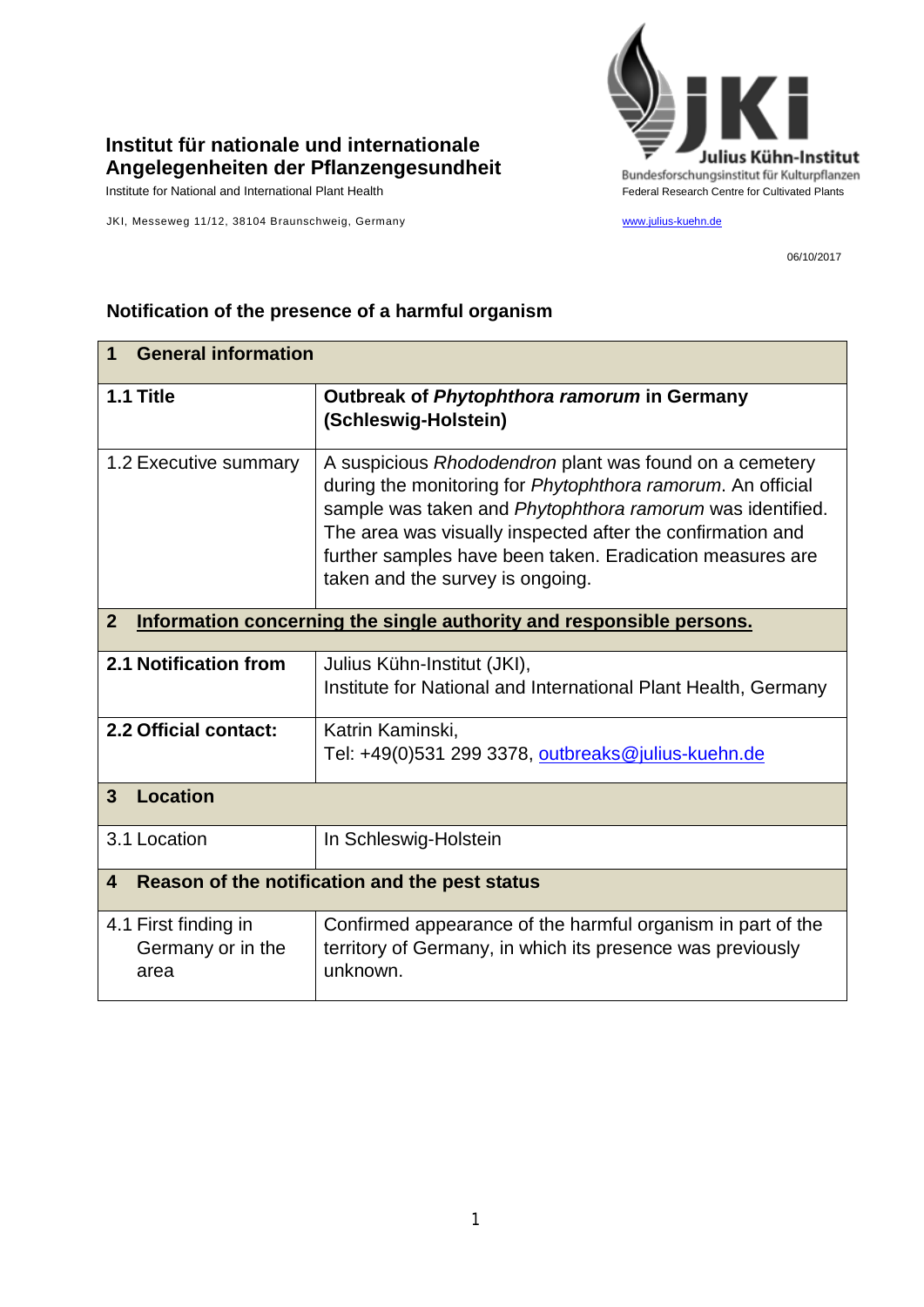| 4.2 Pest status in Germany before the<br>official confirmation of the presence,<br>or suspected presence, of the harmful<br>organism. | Present, few occurrences                                                                                                                                                                |
|---------------------------------------------------------------------------------------------------------------------------------------|-----------------------------------------------------------------------------------------------------------------------------------------------------------------------------------------|
| 4.3 Pest status in Germany after the<br>official confirmation of the presence of<br>the harmful organism.                             | Present, few occurrences                                                                                                                                                                |
| Finding, sampling, testing and confirmation of the harmful organism.<br>$5\phantom{.0}$                                               |                                                                                                                                                                                         |
| 5.1 How the presence or appearance of<br>the harmful organism was found.                                                              | Pest related official survey                                                                                                                                                            |
| 5.2 Date of finding:                                                                                                                  | 25/08/2017                                                                                                                                                                              |
| 5.3 Sampling for laboratory analysis.                                                                                                 | 25/08/2017                                                                                                                                                                              |
| 5.4 Date of official confirmation of the<br>harmful organism's identity.                                                              | 29/08/2017                                                                                                                                                                              |
| Infested area, and the severity and source of the outbreak in that area.<br>6                                                         |                                                                                                                                                                                         |
| 6.1 Size and delimitation of the infested<br>area.                                                                                    | $25 \text{ m}^2$                                                                                                                                                                        |
| 6.2 Characteristics of the infested area<br>and its vicinity.                                                                         | Open air - public site: Cemetery                                                                                                                                                        |
| 6.3 Infested plant(s), plant product(s) and<br>other object(s).                                                                       | Rhododendron sp.                                                                                                                                                                        |
| 6.4 Severity of the outbreak.                                                                                                         | Firstly, only one Rhododendron plant<br>showed symptoms of the disease on<br>branches and leaves. But later symptoms<br>were also found on other plants and<br>samples have been taken. |
| 6.5 Source of the outbreak.                                                                                                           | unknown                                                                                                                                                                                 |
| <b>Official phytosanitary measures.</b><br>$\overline{7}$                                                                             |                                                                                                                                                                                         |
| 7.1 Adoption of official phytosanitary<br>measures.                                                                                   | Official measures are taken. The plant<br>was destroyed. The area is put under<br>surveillance. Symptoms were found on<br>other plants and samples have been<br>taken.                  |